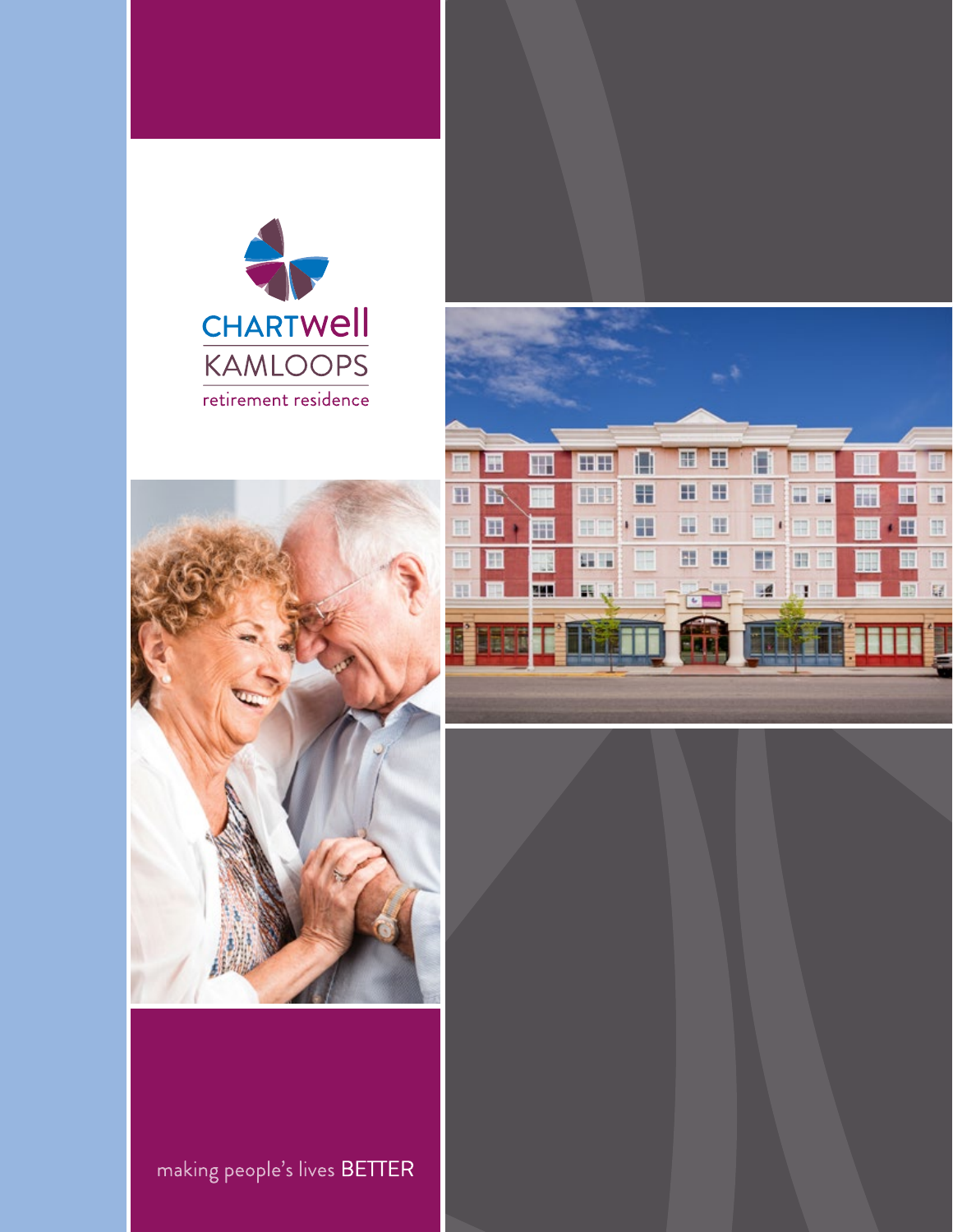

### PART OF OUR LOCAL COMMUNITY SINCE 2006

Chartwell Kamloops is a contemporary retirement residence on the North Shore with a traditional, warm atmosphere and modern décor that makes all feel welcome. We offer independent living for active seniors who require minimal assistance beyond delicious meals, household services and the availability of engaging activities and outings, as well as assisted living services.

Our well-established retirement community is known for our strong local reputation, longstanding staff and excellence in care. In fact, for individuals who require daily personal support, we have professionally certified and experienced staff on hand 24/7 to provide on-site home care support.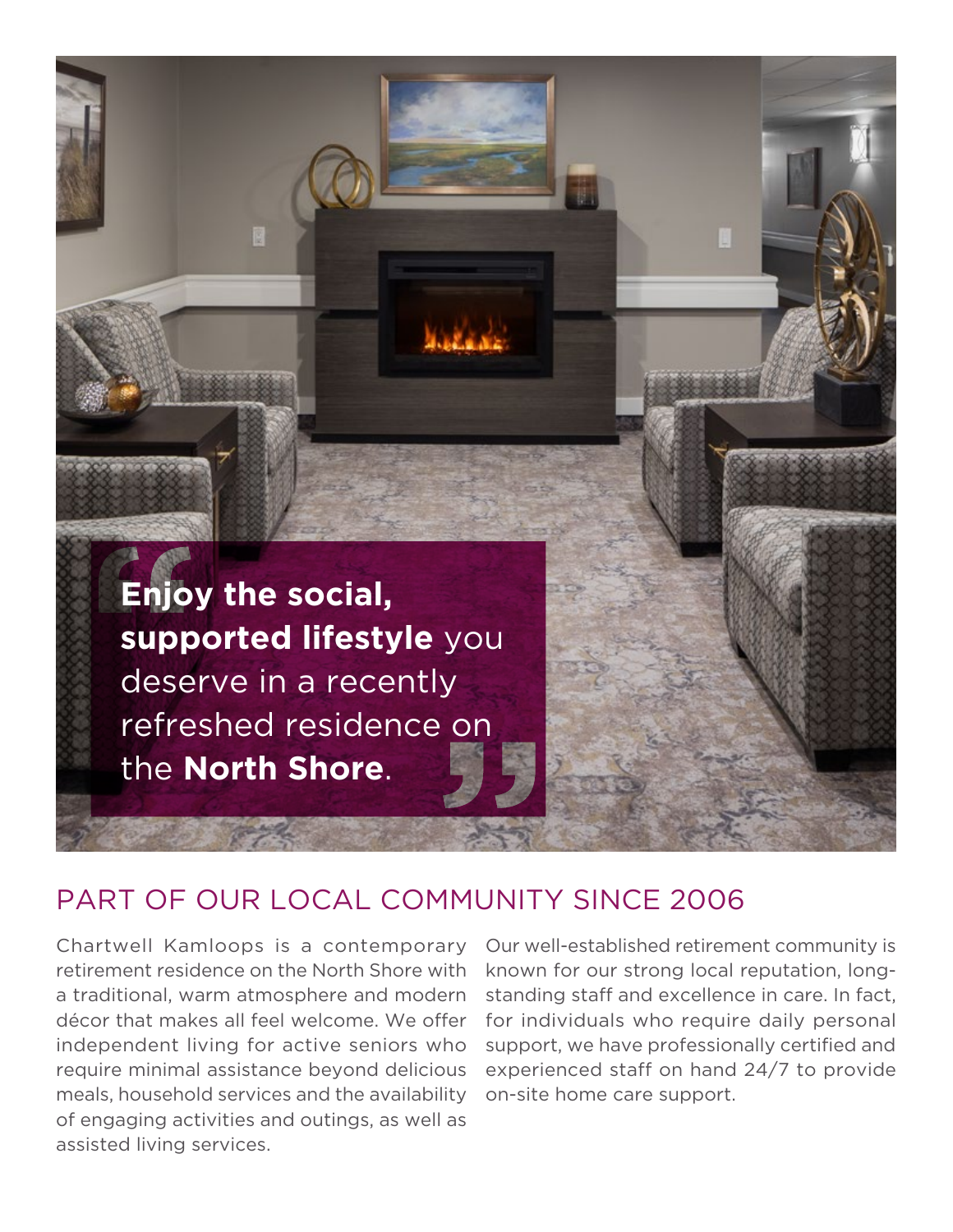## OUR UNIQUE LIFESTYLE

Recently refreshed, you'll find our retirement home feels bright, airy and comfortable. According to your needs and tastes, you can choose from spacious and well-appointed studio, one-, oneplus-den and two-bedroom suites. When you're not relaxing in your private accommodations, you can take advantage of a host of modern amenities, including a fitness room, library, and movie theatre, among many others. You'll often find our residents socializing over a cup of coffee or tea in our lively bistro too!

We're proud of the inviting and warm atmosphere that our staff and residents have fostered in our retirement community. Here you get a sense of family, as we're a close-knit, down-to-earth group who've formed relationships with one another built on respect and trust. That trust is important to our residents, especially for those who need daily personal assistance in order to maintain their independence and comfort.

Explore our Living at Chartwell brochure to learn more about dining, lifestyle activities and personalized care services.









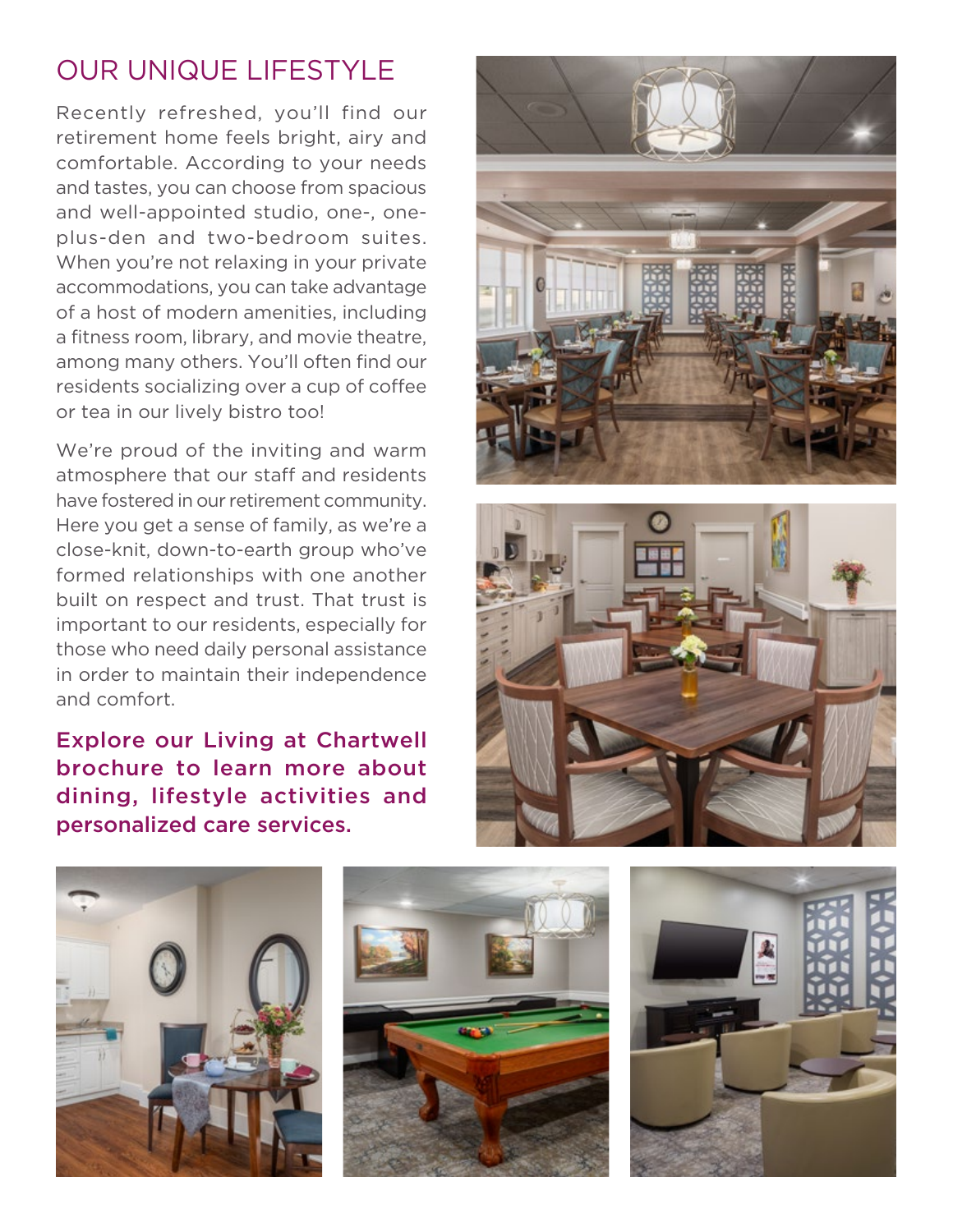# FACTS & FEATURES



#### IN THE NEIGHBOURHOOD

| Grocery stores<br>• Medical clinics<br>Libraries                     | • Pharmacies<br>■ Banks<br>• Seniors centres                          | • Shopping<br>• Places of worship<br>$\blacksquare$ Transit               |
|----------------------------------------------------------------------|-----------------------------------------------------------------------|---------------------------------------------------------------------------|
| <b>ACTIVITIES</b>                                                    |                                                                       |                                                                           |
| • LiveNow program<br>• Live entertainment<br>• Crafts                | $\blacksquare$ Social and<br>recreational programs<br><b>Exercise</b> | $\blacksquare$ Billiards<br><b>Educational activities</b><br>• Day trips* |
| <b>DINING SERVICES</b>                                               |                                                                       |                                                                           |
| · Diversified menu<br>• Freshly-prepared snacks<br>• Themed dinners* | • À la carte menu<br>• Meals for guests*                              | • Flexible dining times<br>• Family dinner                                |
| <b>CARE SERVICES</b>                                                 |                                                                       |                                                                           |
| • Medication supervision/<br>administration*                         | • Assistance with activities<br>of daily living*                      | • On-site Nurse                                                           |

Vitals monitored\*

#### **AMENITIES**

• Dining room **• Private dining room** • Bistro/cafe • Country kitchen **Activity room** • Activity room **Fitness room** • Movie theatre **Multi-functional room Library**